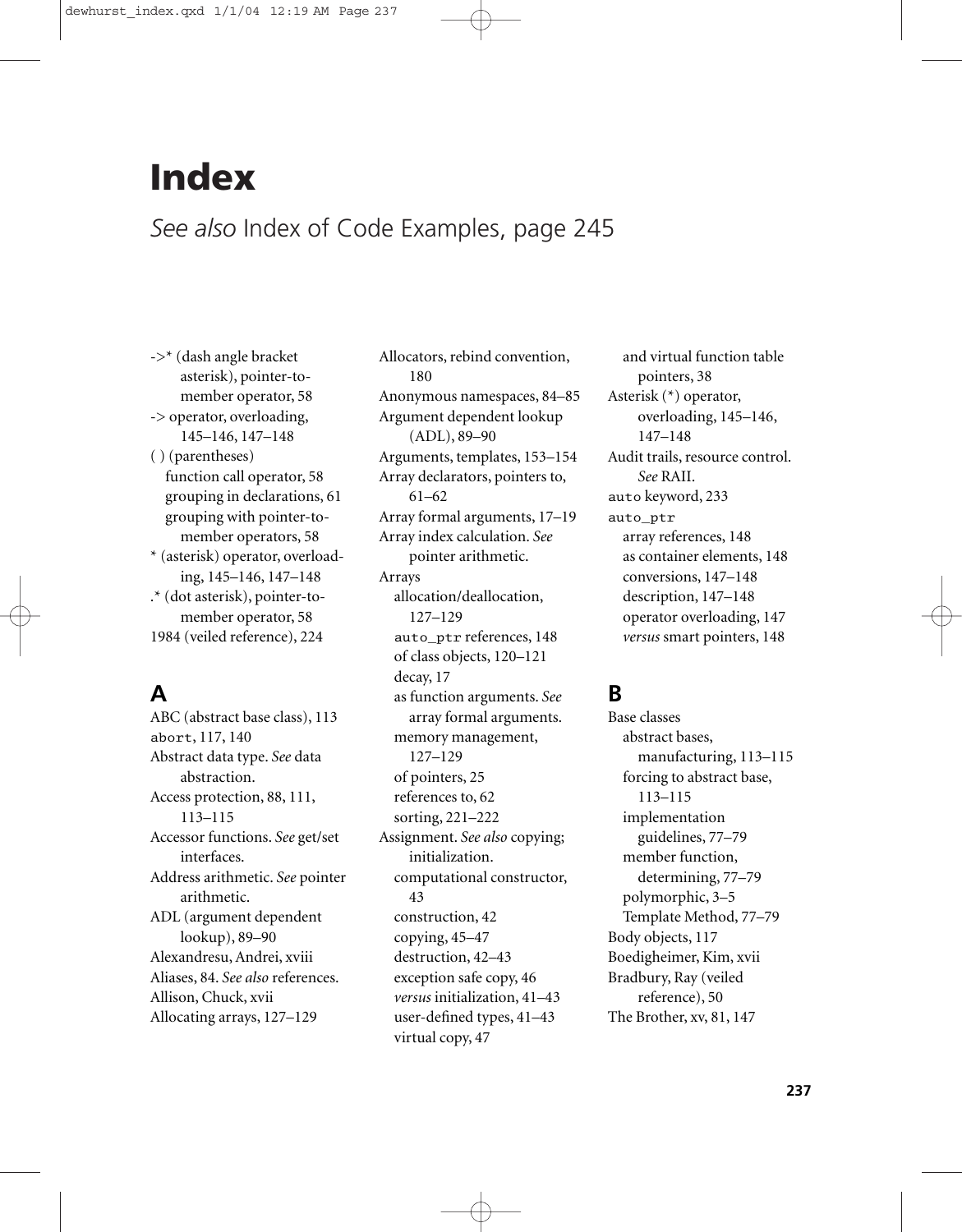### **C**

Callbacks. *See also* Command pattern. definition, 67 "don't call us, we'll call you," 68 framework code, 68 function objects as, 67–70. *See also* Command pattern. function pointers, 50–51 Hollywood Principle, 68 Capability queries, 93–95 Cast operators casting down an inheritance hierarchy, 30-31 from a pointer to a base class, 31 to a reference type, 32 const qualifiers, adding/removing, 29–30 const\_cast, 29–30 conversion across a hierarchy, 94–95 cross-cast, 94–95 dynamic\_cast, 31–32 function style, 29 new style description, 29–32 *versus* old-style, 29 old-style *versus* new style, 29 reinterpret\_cast, 31 static\_cast, 30–32 type qualifiers, changing, 29–30, 30–31 volatile qualifiers, adding/removing, 29–30 Class layout assignment, and virtual function table pointers, 38 contravariance, 54–55 covariant return types, 109 member offsets, 39 pointer comparison, 97–98 virtual functions, 37

virtual inheritance, 37–38 what you see is what you get, 37 Class members, pointers to *versus* pointers, 53–56 Class objects. *See* objects. Classes handle, exception safe swaps, 46 interface, 93–94 Cloning objects, 99–101. *See also* assignment; copying; initialization; Prototype. Command pattern, 69. *See also* callbacks. Communication, with other programmers data abstraction, 2 design patterns, 7–8 identifiers in template declarations, 201–202 *versus* ignorance, 224 overloading, 214–215 typedefs, 62 Comparator operations, 71 Comparators, STL function objects as, 72–73 Complete specialization. *See* explicit specialization. Computational constructor, 41, 43 Const member functions lazy evaluation, 34 logically const, 35 meaning of, 33–36 modifying objects, 34 overloaded index operator, 35–36 Const pointers, *versus* pointers to const, 21–23 const qualifiers, adding/removing, 29–30 const\_cast operator, 29–30 Construction assignment, 42

copying, 45–47 Construction order, 141–142 Constructors calling, 119–121 description, 143–144 exception safety, 143–144 operator overloading, 143–144 placement new, 119–121 protected, 114–115 virtual, 99–101 Container elements, auto\_ptr as, 148 Contract, base class as, 4–5 Contravariance class layout, 54–55 member templates, 174 pointers to data members, 54–55 pointers to member functions, 54–55, 58 Conventions. *See also* idioms. anonymous temporary function object, 73 class *vs.* typename, 232–233 copy operations, 45 exception safety axioms, 131–133 generic programming, 191, 193, 207, 223 in generic programming, 170 multilevel pointers, 26 naming conventions, 88, 229 placement of const qualifier, 21–22 rebind convention for allocators, 180 and the STL, 12 STL (standard template library), 11 traits and promulgation, 193, 197 unnecessary static, 232 unnecessary virtual, 232 Conversions, auto\_ptr, 147–148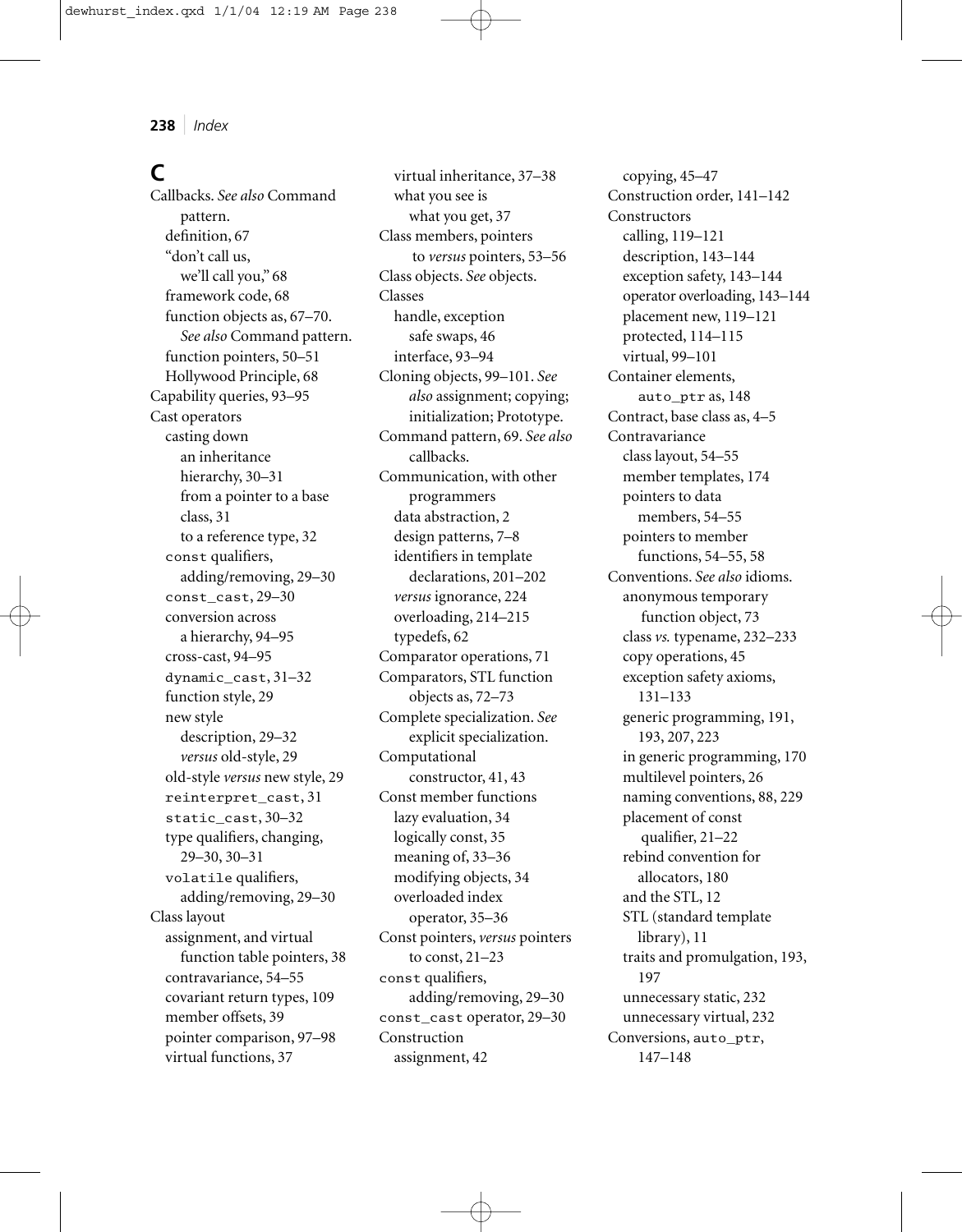Copying. *See also* assignment; cloning; initialization. address of non-const to pointer to const, 22 assignment, 45–47 class objects, 38 construction, 45–47 objects, 38 Covariance, 174 Cranberries, xviii, 183 Cross-cast, 94–95

### **D**

Dash angle bracket asterisk  $(-\rangle^*$ , pointer-to-member operator, 58 Data abstraction, 1–2 Data hiding. *See* access protection; data abstraction. Deallocating arrays, 127–129 Decay arrays, 17, 25 functions, 17, 72 Declaring function pointers, 49 Delta adjustment of class pointer, 58, 98, 108 Design patterns description, 7–10 essential parts, 8–10 Factory Method, 103–106, 108–109 microarchitectures, 10 Template Method *versus* C++ templates, 77 description, 77–79 wrappers, 8 Destruction assignment, 42–43 order, 141–142 RAII, 140 restricting heap allocation, 117 Dewhurst, David R., xviii

Disambiguation auto keyword, 233 register keyword, 233 with template, 179–181 templates, 179–181 with typename, 169–172 "Don't call us, we'll call you," 68, 79 Dot asterisk (.\*), pointer-tomember operator, 58 Down casting. *See also* cast operators. runtime type information, 31 safe, 31 dynamic\_cast operator, 31–32

### **E**

e, 65, 66 Element type, determining, 189–191 Embedded type information, 189–191 Exception safety axioms, 131–133 catching, 135–137 constructors, 143–144 copy assignment, 46 exceptions, 143–144 functions, 135–137 new operator, 143–144 safe destruction, 132 swap throwing, 133 synchronous exceptions, 131–132 throwing, 135–137 Exceptions, memory allocation, 143–144 exit and destruction, 117, 140 Explicit specialization, 155–159, 183–187 Expressions const qualifiers, adding/removing, 29–30

volatile qualifiers, adding/removing, 29–30

### **F**

*Fahrenheit 451* (veiled reference), 50 Fehér, Attila, xvii File handles, resource control. *See* RAII. Fire safety advice, 50 Framework code, callbacks, 68 Function declarators, pointers to, 61–62 Function objects. *See also* function pointers; smart pointers. as callbacks, 67–70. *See also* Command pattern. description, 63–66 integrating with member functions, 66 Function overloading. *See also* operator overloading. function templates, 213 generic algorithms, 223 infix calls, 90 overloaded index operator, 35–36 pointers to overloaded functions, 51 required knowledge, xiii scope, 88 SFINAE, 217 taking address of, 51 Function pointers. *See also* function objects. callbacks, 50–51 declaring, 49 description, 49–51 generic, 49–50 to inline functions, 50 to non-static member functions, 50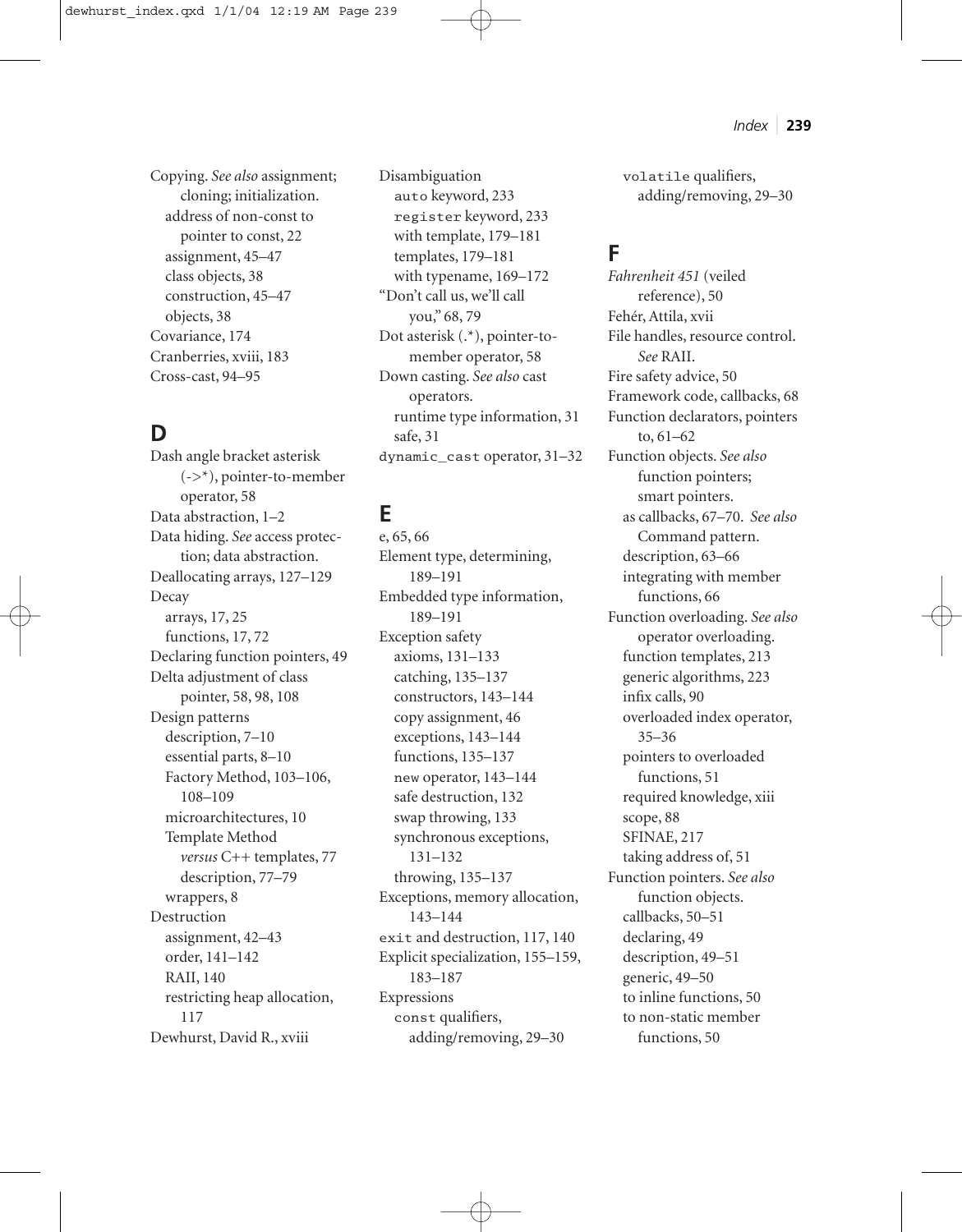Function pointers,*continued* to overloaded functions, 51 virtual, 64–66 Function style, 29 Function templates generic algorithms, 221–224 *versus* nontemplate functions, 213 overloading, 213–215 template argument deduction, 209–212 Functionoid. *See* function objects. Functions arguments from arrays. *See* array formal arguments. decay, 17, 72 multilevel pointers, 25, 27 references to, 62 selecting right version, 214 static linkages, avoiding, 85 Functor. *See* function objects.

### **G**

Generic function pointers, 49–50 Gentleman Cambrioleur, 196 get/set interfaces, 1 Global scope, namespaces, 81–85 Goldfedder, Brandon, xvii Gordon, Peter, xvii Graphical shapes, resource control. *See* RAII. Guarding against multiple inclusions, 229–230

### **H**

Handle/body idiom, 117 Handle classes exception safe swaps, 46 RAII, 139

restricting heap allocation, 117 Header files, multiple inclusion, 229–230 Heap algorithms, 155 allocation, restricting, 117–118 class template explicit specialization, 155–159 Heinlein, Robert (veiled reference), 76 Henney, Kevlin, xvii Hewins, Sarah G., xviii Hitchhiker's Guide to the Galaxy, (veiled reference), 211, 213 Hollywood principle, 68, 79, 224

# **I**

Idioms assumption of non-throwing deletion, 136 checking for assignment to self, 47 computational constructor, 43 to create abstract base class, 113–115 exception safety axioms, 131–133 function object, 63 getting current new\_handler, 51 intent of dynamic\_cast to reference, 32 meaning of assignment, 46 ordering code for exception safety, 136 partitioning code to avoid RTTI, 94 to prohibit copying, 111

RAII, 139–142 reference to pointer formal argument, 26 resource acquisition is initialization, 139–142 to restrict heap allocation, 117–118 result of assignment *vs.* initialization, 46 robust computation of array size, 17 smart pointer, 145–147 STL function object, 72–73 violation of copy operation idioms, 148 virtual constructor, 100 Ids, templates, 154 Ignorance callbacks, 67 healthful aspects, 5, 12, 224 Java programmers, 37 of object type, 100–101 pitfalls of, xii and templates, 180 Initialization. *See also* assignment; copying. argument passing, 41 *versus* assignment, 41–43 catching exceptions, 41 declaration, 41 function return, 41 Initialization order. *See* construction order. Inline functions, pointers to, 50 Instantiation template member functions, 225–227 templates, 154 Integers as pointers new cast operators, 29, 31 placement new, 119 pointer arithmetic, 151 Interface class, 65, 93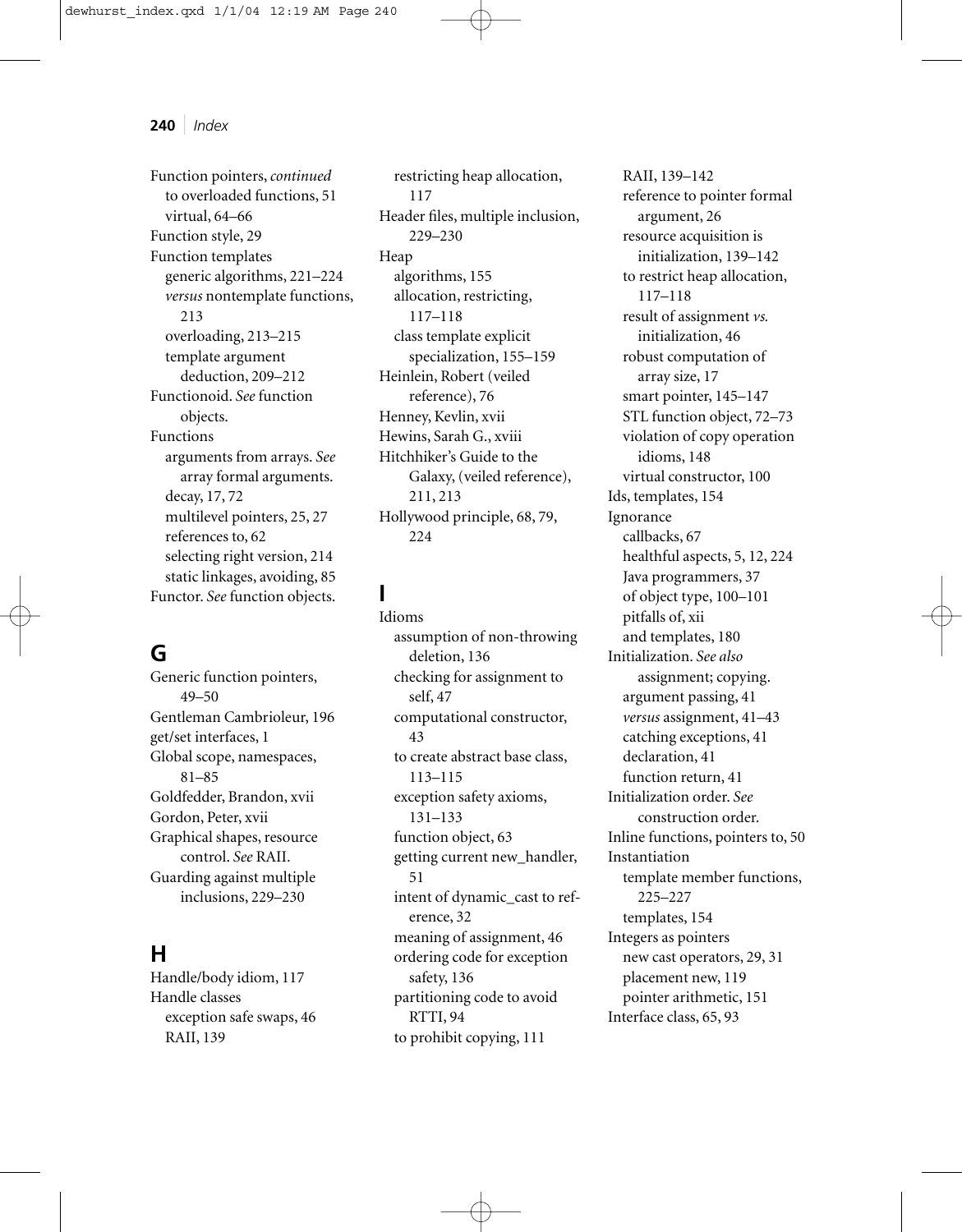# **J**

Java *versus* C++, xii function and array declarators, 62 good natured poke at, 37 interface classes, 93 member function lookup, 88 Johnson, Matthew, xvii Josuttis, Nicolai, 217–220

### **K**

Kamel, Moataz, xvii Keywords, optional, 231–233 Koenig lookup. *See* ADL (argument dependent lookup). Kyu Sakamoto, reference to, 42, 68, 70

### **L**

Lazy evaluation, 34 Lippman, Stan, 141 Logically const, 35 Login sessions, resource control. *See* RAII. Lupin, Arsene, 196

### **M**

Managers, gratuitous swipe at, 10 Martin, Steve (veiled reference), 46 McFerrin, Bobby (veiled reference), 179 Member functions function matching errors, 87–88 integrating function objects, 66 lookup, 87–88 pointers to contravariance, 54–55 declaration syntax, 57–58

integrating with function objects, 66 operator precedence, 58, 61 *versus* pointers, 57–59 simple pointer to function, 58 virtualness, 58 roles, 77–78 templates, 173–177 Member object. *See* class layout. Member offset. *See* class layout. Member operator functions, overloading non-member operators, 91–92 Member specialization, 165 Member templates, 173–177 Memory class-specific management, 123–126 heap allocation, restricting, 117–118 resource control. *See* RAII. Memory management, arrays, 127–129 Meyers, Scott, xvii, 1 Multidimensional arrays array formal arguments, 18–19 function and array declarators, 61

**N**

Names, templates, 154 Namespaces aliases, 84 anonymous, 84–85 continual explicit qualification, 82–83 description, 81–85 names declaring, 82 importing, 83 using declarations, 84 using directives, 82–83

pointer arithmetic, 150

Nested names, templates, 179 Network connections, resource control. *See* RAII. New cast operations. *See* cast operators, new style. new operator description, 143–144 exception safety, 143–144 *versus* operator new, 119, 123, 143 operator overloading, 143–144 New style cast operators, *versus* old-style, 29 1984 (veiled reference), 224 Non-static member functions, pointers to, 50 Nontemplate functions *versus* function templates, 213

### **O**

Objects alternate names for. *See* aliases; references. arrays of, 120–121 capability queries, 93–95 changing logical state, 33–36 cloning, 99–101 copying, 38 copying, prohibiting, 111 creating, based on existing objects, 103–106 heap allocation, restricting, 117–118 integrating member functions with function objects, 66 lazy evaluation of values, 34 managing with RAII, 139–142 modifying, 34 with multiple addresses. *See* pointer comparison. with multiple types. *See* polymorphism.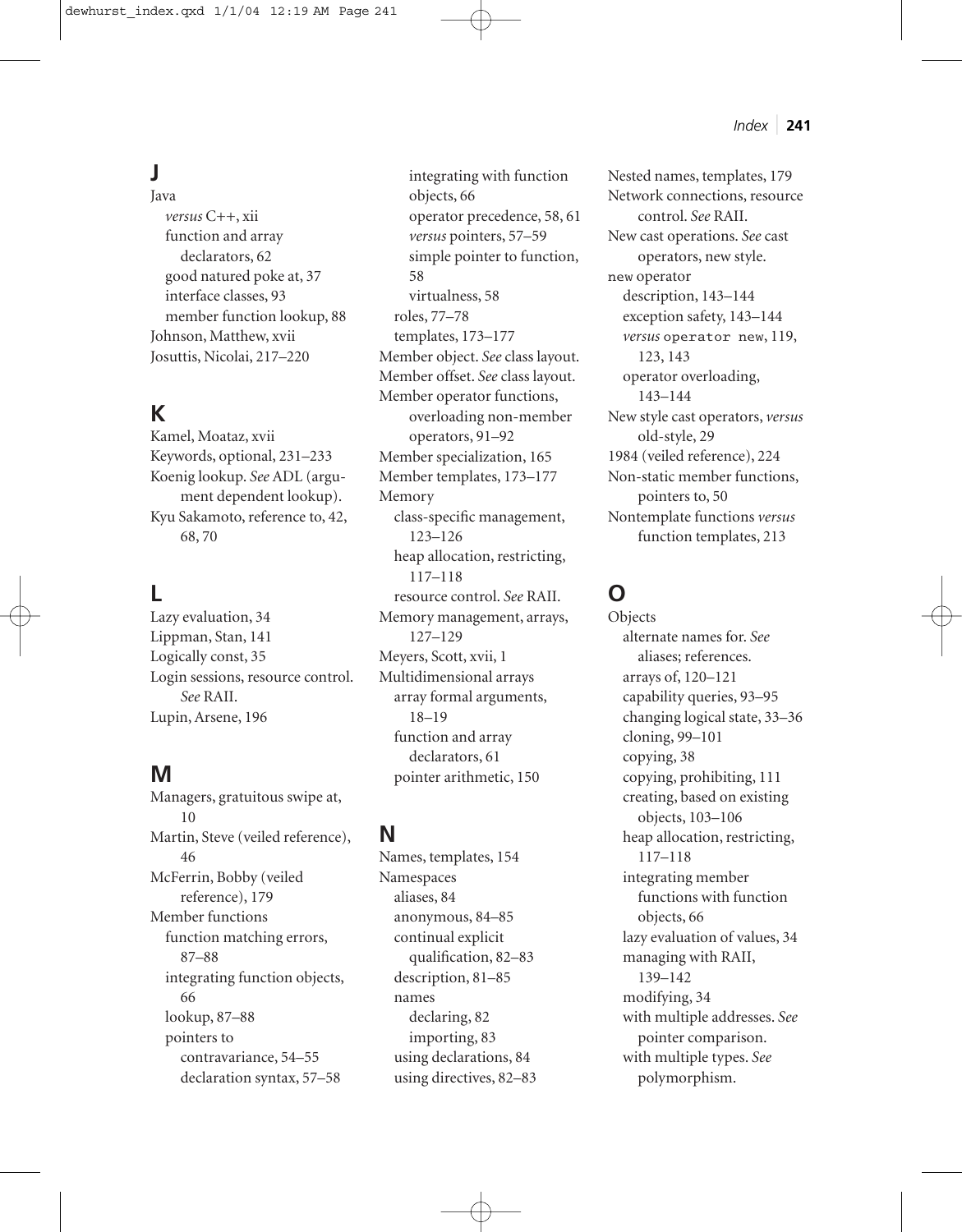Objects,*continued* polymorphic, 3–5 structure and layout, 37–39 traits, 193–197 type constraints, 111 virtual constructors, 99–101 Offset. *See* delta adjustment of class pointer; pointers to, data members. Old-style cast operators, *versus* new style, 29 operator delete class-specific memory management, 123–126 usual version, 125 Operator function lookup, 91–92 operator new class-specific memory management, 123–126 *versus* new operator, 119, 123, 143 placement new, 119–121 usual version, 125 Operator overloading. *See also* function overloading. auto\_ptr, 147 constructors, 143–144 exception safety, 131 exceptions, 143–144 function calls, 91–92 function objects, 63 infix calls, 90–92 new operator, 143–144 operator function lookup, 91–92 *versus* overriding, 75 placement new, 119 pointer arithmetic, 149–151 policies, 206 smart pointers, 145–146 STL function objects, 72 STL (standard template library), 11

Operator precedence, pointers to member functions, 58, 61 Orwell, George (veiled reference), 224 Ottosen, Thorsten, xvii Overloading -> operator, 145–146, 147–148 \* (asterisk) operator, 145–146, 147–148 as communication, with other programmers, 214–215 function call operators, 63 function templates, 213–215, 217–220 functions. *See* function overloading. index operator, 35–36 operators. *See* operator overloading. operators, policies, 206 *versus* overriding, 75–76 Overriding functions, covariant return types, 107–109 *versus* overloading, 75–76

### **P**

Parameters, templates, 153–154 Parentheses (( )) function call operator, 58 grouping in declarations, 61 grouping with pointer-tomember operators, 58 Partial specialization, 161, 183–187, 197 Patterns. *See* design patterns. Paul Revere and the Raiders, 143 Pointer arithmetic, 19, 149–151 Pointer comparison, 97–98

Pointers. *See also* smart pointers. arrays of, 25 dereferencing, 53–54 integers as, 151 list iterators, 151 losing type information, 98 managing buffers of, 25 multilevel. *See* pointers to, pointers. *versus* references, 13 stacks of, 185–187 subtracting, 151 Pointers to array declarators, 61–62 characters, 156 class members, *versus* pointers, 53–56 const *versus* const pointers, 21–23 converting to pointer to non-const, 23 data members, 54–55 function declarators, 61–62 functions. *See* callbacks; Command pattern; function pointers. member functions contravariance, 54–55 declaration syntax, 57–58 integrating with function objects, 66 operator precedence, 58, 61 *versus* pointers, 57–59 simple pointer to function, 58 virtualness, 58 non-const, converting to pointer to const, 22–23 pointers changing pointer values, 26 conversions, 26–27 converting to pointer to const, 27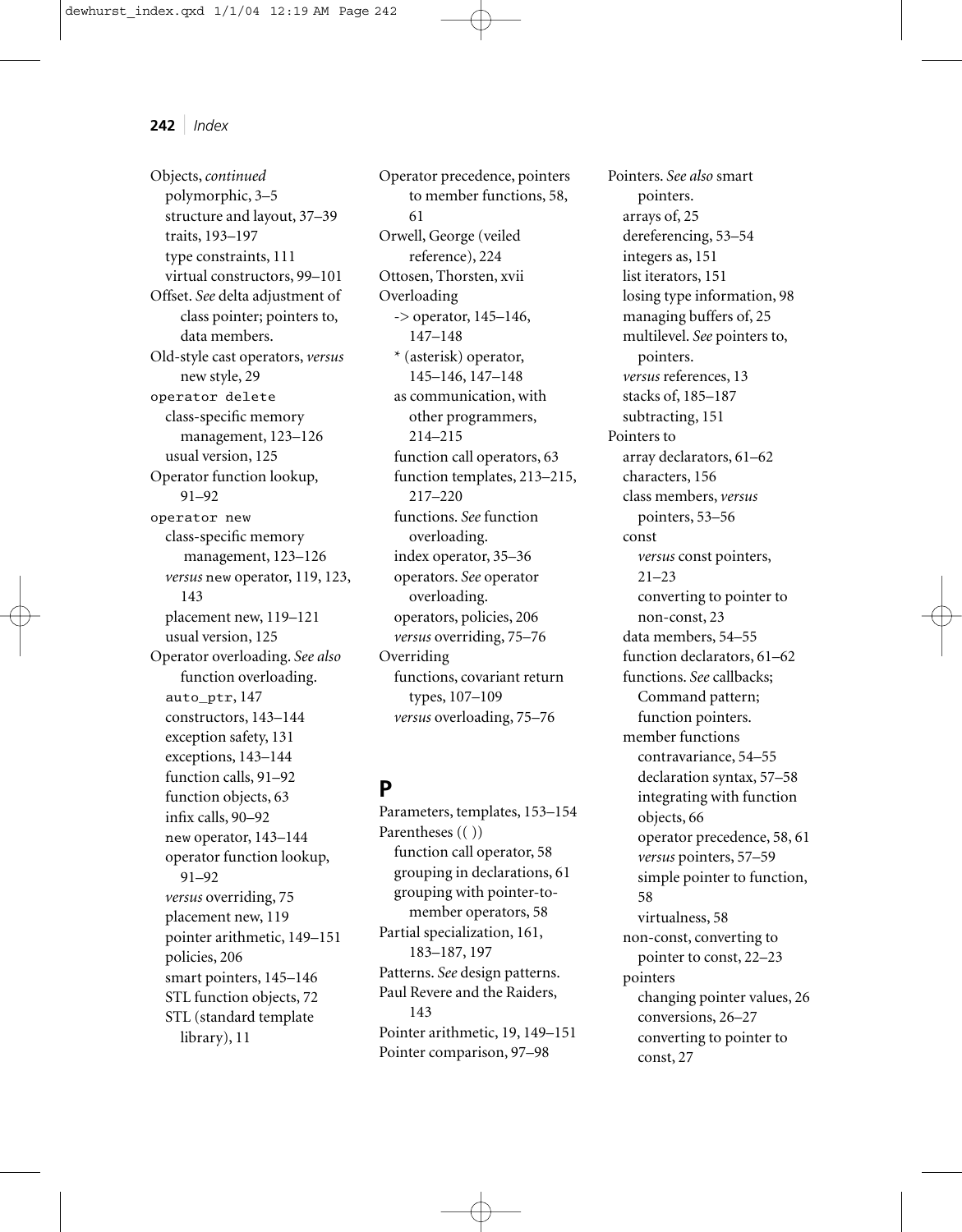converting to pointer to non-const, 27 description, 25–27 managing buffers of pointers, 25–26 void, 98 Policies, 205–208 Polymorphic base classes, 3–5 Polymorphism, 3–5 Predicates, STL function objects as, 73–74 Primary templates. *See also* STL (standard template library); templates. explicit specialization, 155–158, 183–187 instantiation, 154 member specialization, 165 partial specialization, 161, 183–187 SFINAE, 218 specialization, 154 specializing for type information, 183 Promulgation, conventions, 193, 197 Prototype, 99–101

# **Q**

QWAN (Quality Without A Name), 90

### **R**

RAII, 139–142. *See also* auto\_ptr. Rebind convention for allocators, 180 Reeves, Jack, xviii References. *See also* aliases. to arrays, 62 to const, 15 description, 13–15 to functions, 62

initialization, 14–15 to non-const, 15 null, 13–14 *versus* pointers, 13 register keyword, 233 reinterpret\_cast operator, 31 Resource acquisition is initialization. *See* RAII. Resource control. *See* RAII. RTTI (runtime type information) for capability query, 95 incorrect use of, 103 runtime cost of, 31 for safe down cast, 31

# **S**

Sakamoto, Kyu (veiled reference), 42, 68, 70 Saks, Dan, xvii Semaphores, resource control. *See* RAII. SFINAE (substitution failure is not an error), 217–220 Single-dimensional arrays, array formal arguments, 17–18 Slettebø, Terje, xvii Smart pointers. *See also* function objects; pointers. *versus* auto\_ptr, 148 list iterators, 11, 151 operator overloading, 145–146 templates, 145–146 Social commentary, xiii, 7, 10, 71, 190, 195 Specialization explicit, 183–187 partial, 183–187 SFINAE, 218 templates. *See* templates, specialization. for type information, 183

Specializing for type information, 183 Standard template library (STL), 11–12. *See also* primary templates; templates. Static linkages, avoiding, 85 static\_cast operator, 30–32 STL function objects as comparators, 72–73 description, 71–74 as predicates, 73–74 true/false questions, 73–74 STL (standard template library), 11–12. *See also* primary templates; templates. Subcontractor, derived class as,  $4 - 5$ Substitution failure is not an error (SFINAE), 217–220 Sutter, Herb, xi, xvii, xviii, 136 Swedish, and technical communication, 99

# **T**

Template argument deduction, 18, 209–212 Template Method *versus* C++ templates, 77 description, 77–79 Template template parameters, 199–204 Templates. *See also* primary templates; STL (standard template library). arguments customizing. *See* templates, specialization. description, 153–154 array formal arguments, 18–19 C++ *versus* Template Method, 77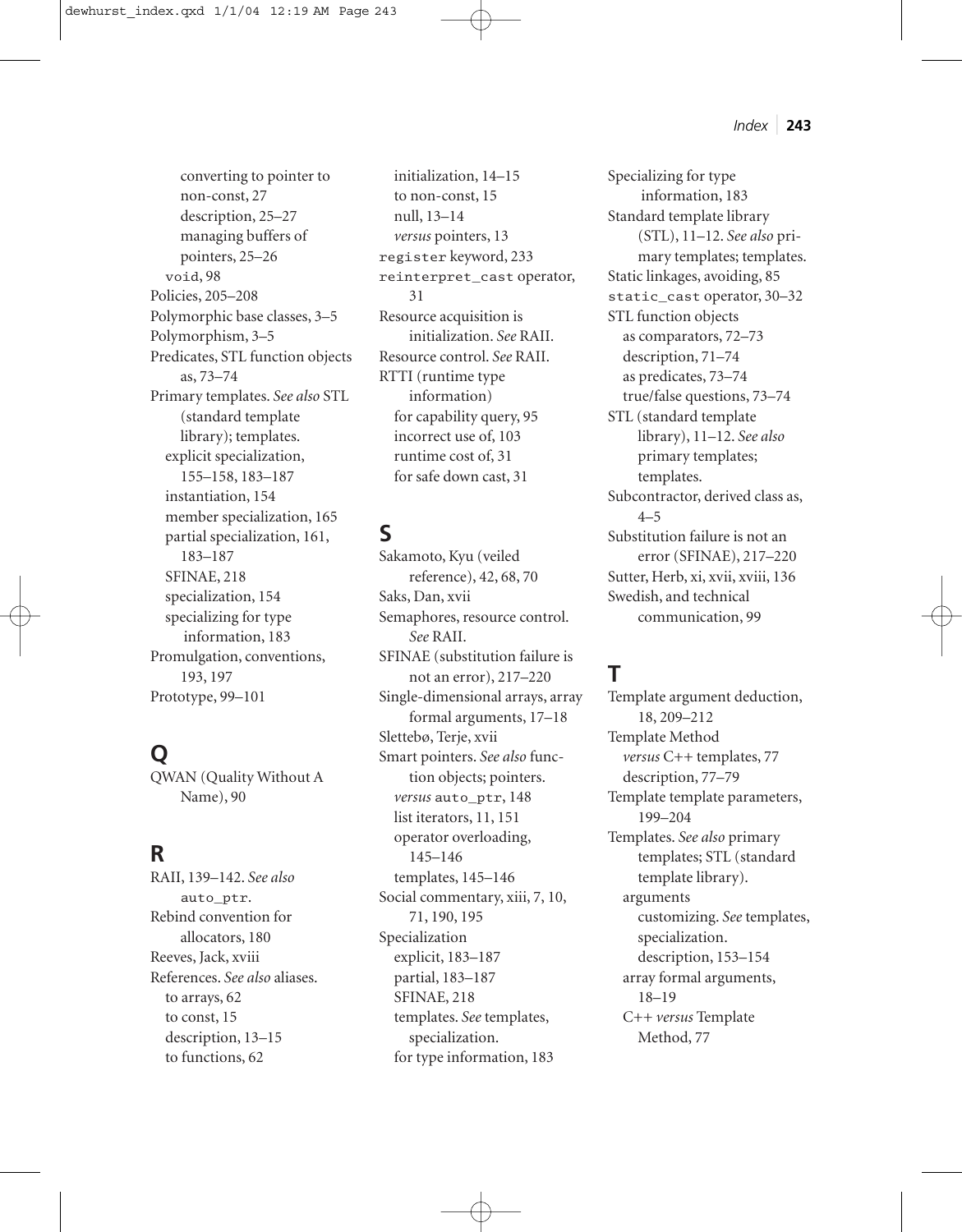Templates,*continued* customizing. *See* templates, specialization. disambiguation, 169–172, 179–181 ids, 154 ignorance and, 180 instantiation, 154 member functions, 173–177 names, 154 nested names, 179 parameters, 153–154 smart pointers, 145–146 specialization explicit, 155–159, 183–187, 209–212 partial, 161–164, 183–187 terminology, 153–154 traits, 197 traits, 195–197 Terminology assignment *versus* initialization, 41–43 const pointers *versus* pointers to const, 21–23 member templates, 174 new operator *versus* operator new, 119, 123, 143 new style cast operators *versus* old-style, 29 overloading *versus* overriding, 75–76 pointers to class members *versus* pointers, 53–56 pointers to const *versus* const pointers, 21–23

pointers to member functions *versus* pointers, 57–59 references *versus* pointers, 13 template argument deduction, 209 Template Method *versus* C++ templates, 77 templates, 153–154 wrappers, 8 Tondo, Clovis, xvii Traits conventions, 193, 197 description, 193–197 specialization, 197 templates, 195–197 Traits class, 193–197 True/false questions, 73–74 Type container elements, determining, 189–191 information, embedded, 189–191 information about, 193–197 qualifiers, changing, 29–30, 30–31 traits, 193–197 Typename, disambiguation, 169–172

# **U**

Unnecessary static conventions, 232 Unnecessary virtual conventions, 232 User-defined types, assignment, 41–43

Using declarations, 84 Using directives, 82–83 Usual operator new and operator delete, 125

### **V**

Vandevoorde, David, 217–220 Variables, avoiding static linkage, 85 Virtual constructors, 99–101 Virtual copy, assignment, 47 Virtual function pointers, 64–66 Virtual functions, class layout, 37 Virtual inheritance, class layout, 37–38 virtual keyword, 231–233 volatile qualifiers, adding/removing, 29–30

### **W**

Ward, Dick and Judy, xviii What you see is what you get, 37 Wilson, Flip (veiled reference), 37 Wilson, Matthew, xvii

### **Z**

Zolman, Leor, xvii Zoo animals, resource control. *See* RAII.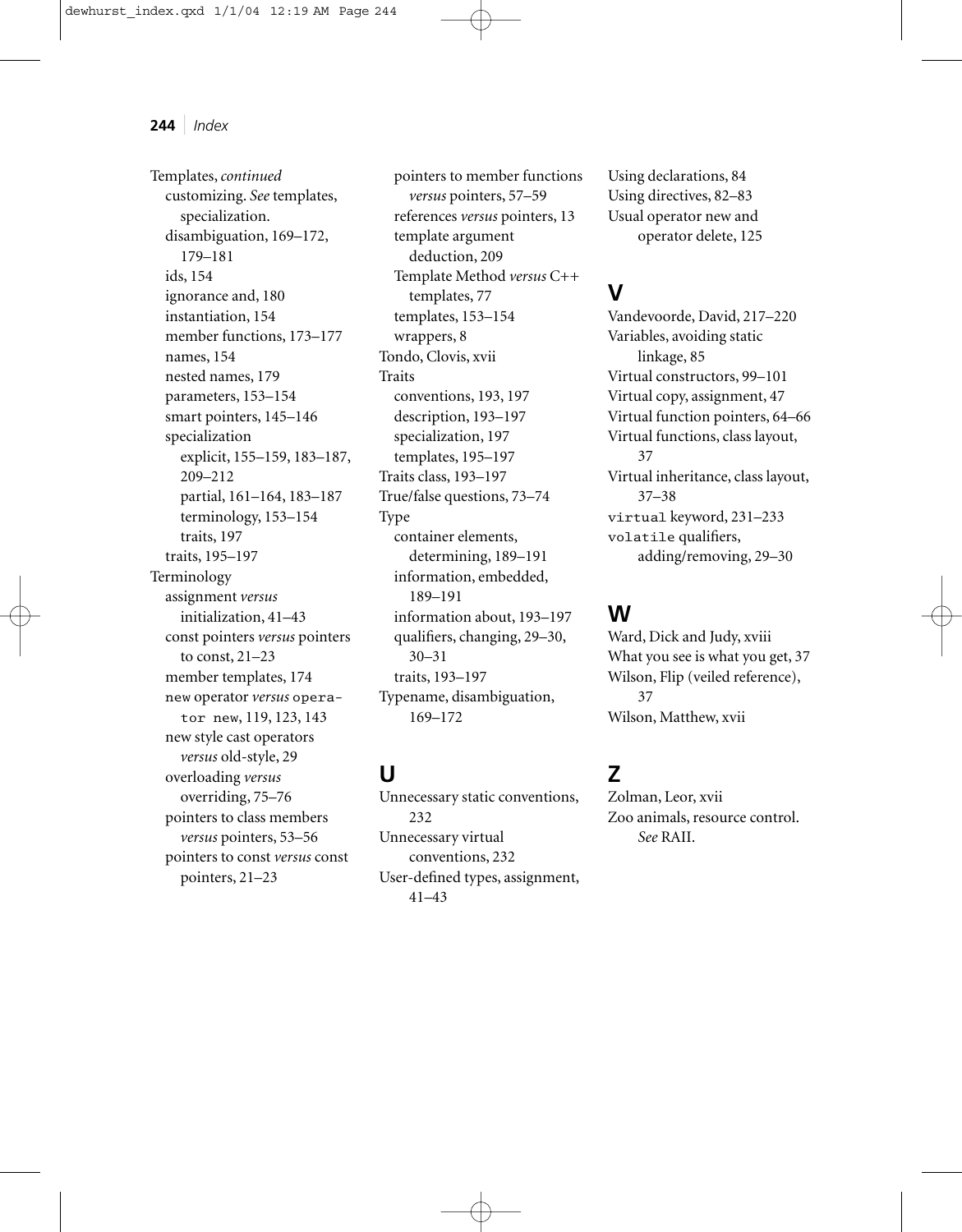# **Index of Code Examples**

*See also* Index, page 237

### **A**

ABC class, 113–114 Abstract base class ABC class, 113–114 Action class, 69 Func class, 65 Rollable class, 93 Access games aFunc function, 118 NoCopy class, 111 NoHeap class, 117–118 OnHeap class, 118 Action class, 69 aFunc function, 82–84, 89, 118 Allocator AnAlloc class template, 179 AnAlloc::rebind member template, 179 SList class template, 180 AnAlloc class template, 179 AnAlloc::rebind member template, 179 App class, 78 append function, 120–121 App::startup member function, 78 Argument dependent lookup, 89 Array class template, 225 Array<Circle,7> explicit instantiation, 227 ArrayDeletePolicy class template, 207

Array<T,n>::operator == template member function, 226 Assignment SList<T>::operator = member template, 175 String::operator = member function, 42, 135 aTemplateContext function template, 132

### **B**

B class, 59, 75, 87 begForgiveness function, 51 Blob class, 231 Button class, 67, 69 Button::setAction member function, 136

# **C**

C class, 54 Callback Action class, 69 begForgiveness function, 51 CanConvert class template, 220 Capability class, 93 cast function template, 209 CheckedPtr class template, 145

Circle class capability queries, 94 covariant return types, 107–108 pointers to class members, 55 pointers to member functions, 57 CircleEditor class, 108 Class templates AnAlloc, 179 Array, 225 ArrayDeletePolicy, 207 CanConvert, 220 CheckedPtr, 145 ContainerTraits, 194 ContainerTraits<  $vector < T>$  >, 197 ContainerTraits<const T \*>, 197 ContainerTraits<T \*>, 196 Heap, 155, 165 Heap<T \*>, 161 IsArray, 187 IsClass, 219 IsInt, 183 IsPCM, 187 IsPtr, 184 MFunc, 66 NoDeletePolicy, 207 PFun1, 215 PFun2, 212, 214 PtrCmp, 162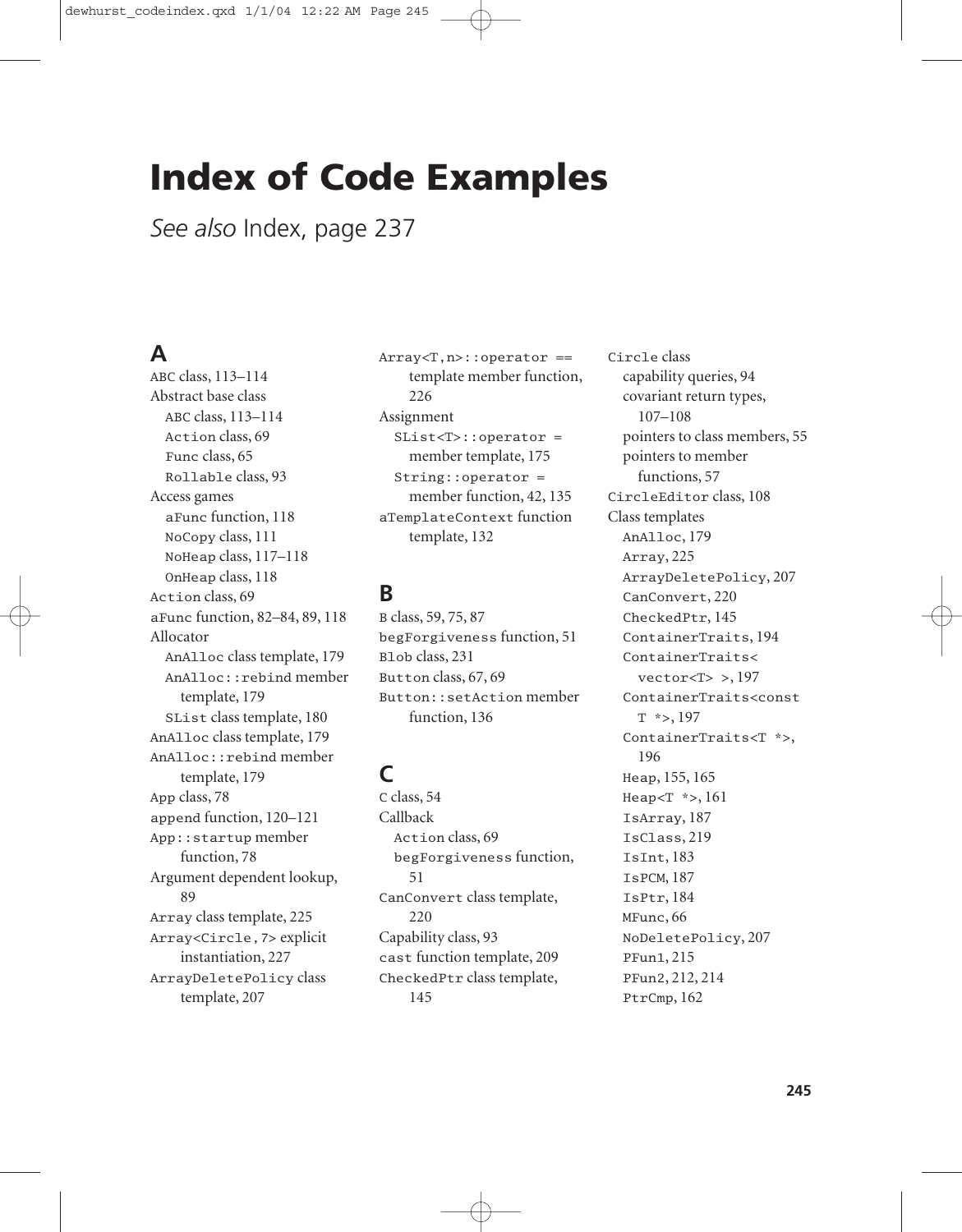Class templates,*continued* PtrDeletePolicy, 206–207 PtrList, 169 PtrVector, 25 ReadonlySeq, 191 SCollection, 170 Seq, 189–190 SList, 173, 180 Stack, 185–186, 200–202, 205–206 Wrapper1, 203 Wrapper2, 203 Wrapper3, 203–204 Classes ABC, 113–114 Action, 69 App, 78 B, 59, 75, 87 Blob, 231 Button, 67, 69 C, 54 Circle capability queries, 94 covariant return types, 107–108 pointers to class members, 55 pointers to member functions, 57 CircleEditor, 108 ContainerTraits<const char \*>, 196 ContainerTraits <ForeignContainer>, 195 D, 59, 76, 87 E, 88 Employee, 104–105 Fib, 63 ForeignContainer, 195 Func, 65 Handle array allocation, 127–128 class-specific memory management, 123–124

copy operations, 45 optional keywords, 232 restricting heap allocation, 118 Heap<char \*>, 157–158 Heap<const char \*>, 156 IsWarm, 73 Meal, 100 MyApp, 78–79 MyContainer, 170 MyHandle, 124 NMFunc, 66 NoCopy, 111 NoHeap, 117–118 ObservedBlob, 97 OnHeap, 118 PlayMusic, 69 PopLess, 72 rep, 125 ResourceHandle, 139 Rollable, 93 S, 38 Shape capability queries, 93 covariant return types, 107–108 optional kwds, 231 pointer comparison, 97 pointers to class members, 55 pointers to member functions, 57 ShapeEditor, 108 SharpBlob, 231 Spaghetti, 100 Square, 94 State, 71, 222–223 String, 41 Subject, 97 T, 39 Temp, 105 Trace, 141 Wheel, 94 X, 33–36, 91 cleanupBuf function, 121

Command pattern, 69 Comparator PopLess class, 72 popLess function, 71 PtrCmp class template, 162 strLess function, 157 Computational constructor, 43 ContainerTraits class template, 194 ContainerTraits < vector<T> > class template, 197 ContainerTraits<const char \*> class, 196 ContainerTraits<const T \*> class template, 197 ContainerTraits <ForeignContainer> class, 195 ContainerTraits<T \*> class template, 196 Copy assignment Handle::operator = member function, 46–47 Handle::swap member function, 46 Covariant return, 107–108

### **D**

D class, 59, 76, 87

### **E**

E class, 88 Employee class, 104–105 Exceptions aTemplateContext function template, 132 Button::setAction member function, 136 f function, 140–141 ResourceHandle class, 139 String::operator = member function, 135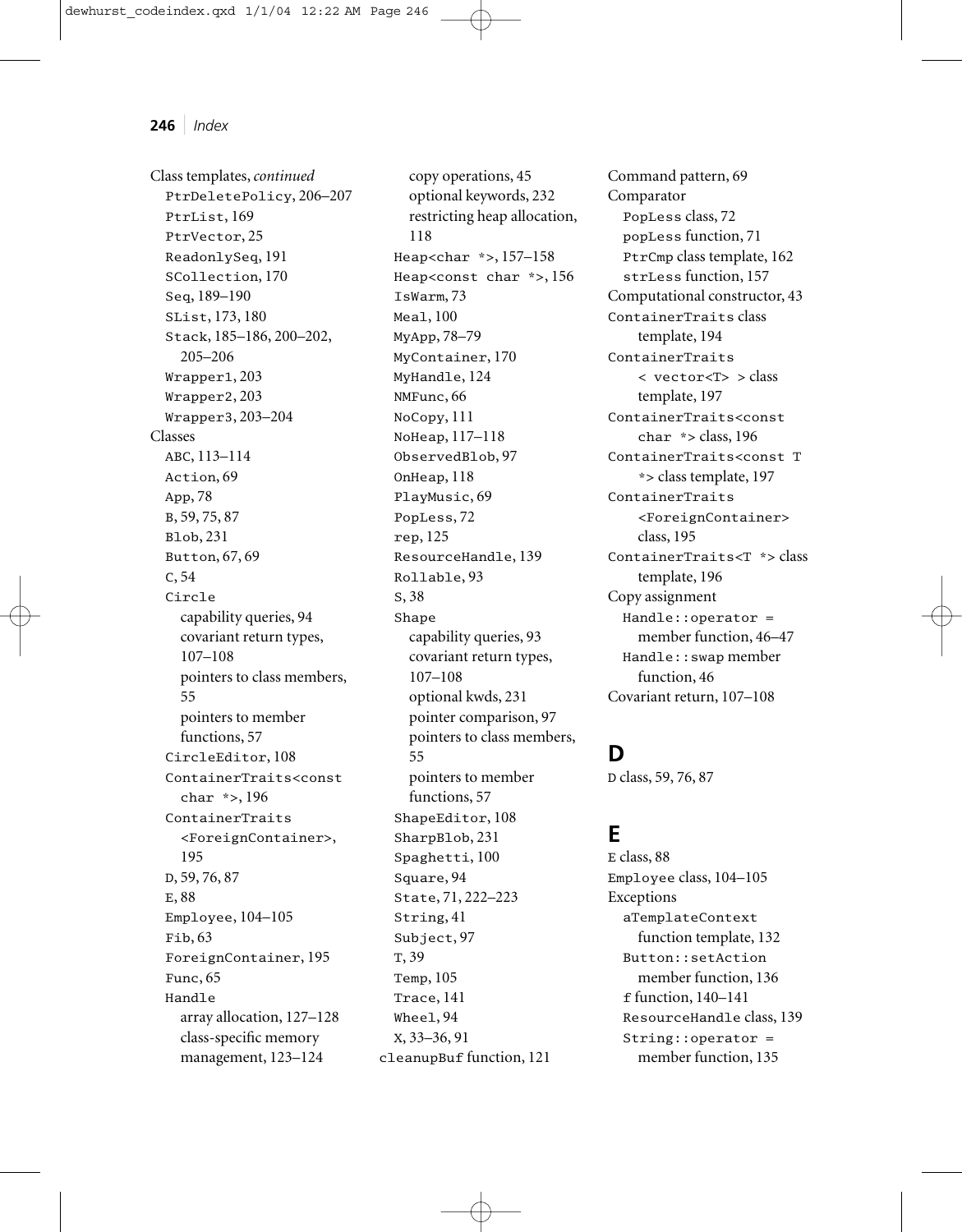Trace class, 141 X::X member function, 133 Explicit instantiation Array<Circle,7>, 227 Heap<double>, 167 Explicit specialization ContainerTraits<const char \*> class, 196 ContainerTraits <ForeignContainer> class, 195 Heap class template, 155 Heap<char \*> class, 157–158 Heap<const char \*> class, 156 IsInt class template, 183 extractHeap function template, 158

### **F**

f function, 140–141 Factory Method Circle class, 108 Employee class, 104–105 Shape class, 108 Temp class, 105 Fib class, 63 fibonacci function, 64 Fib::operator () member function, 63 fill function template, 170, 172 ForeignContainer class, 195 friend function, 43 Func class, 65 Function object Action class, 69 Fib class, 63 Func class, 65 IsWarm class, 73 MFunc class template, 66 NMFunc class, 66 PFun1 class template, 215

PFun2 class template, 212, 214 PlayMusic class, 69 PopLess class, 72 PtrCmp class template, 162 Function template overloading g function, 213 g function template, 213 makePFun function template, 215 Function templates aTemplateContext, 132 cast, 209 extractHeap, 158 fill, 170, 172 g, 213 makePFun, 212, 214–215 min, 209 process, 19, 189, 191, 194 process\_2d, 19 repeat, 211 set\_2d, 15 slowSort, 221–224 swap, 14, 45 zeroOut, 211 Functions aFunc, 82–84, 89, 118 append, 120–121 begForgiveness, 51 cleanupBuf, 121 f, 140–141 fibonacci, 64 g, 213 genInfo, 104 integrate, 65 operator new, 119 org\_semantics:: operator +, 82 popLess, 71 scanTo, 26 someFunc, 115 String::operator +, 43 strLess, 157 swap, 222

### **G**

g function, 213 g function template, 213 Generic algorithms, 221–224 genInfo function, 104

### **H**

Handle class array allocation, 127–128 class-specific memory management, 123–124 copy operations, 45 optional keywords, 232 restricting heap allocation, 118 Handle::operator = member function, 46–47 Handle::operator delete member function, 126 Handle::operator new member function, 125 Handle::swap member function, 46 hasIterator preprocessor macro, 219 Heap class template, 155, 165 Heap<char  $*$  > class, 157-158 Heap<const char \*> class, 156 Heap<const char \*>::pop member function, 166 Heap<const char \*>::push member function, 157, 166–167 Heap<double> explicit instantiation, 167 Heap $\langle T \rangle$  \*> class template, 161 Heap<T \*>::push template member function, 162 Heap<T>::pop template member function, 156 Heap<T>::push template member function, 155 Helper function, 212, 214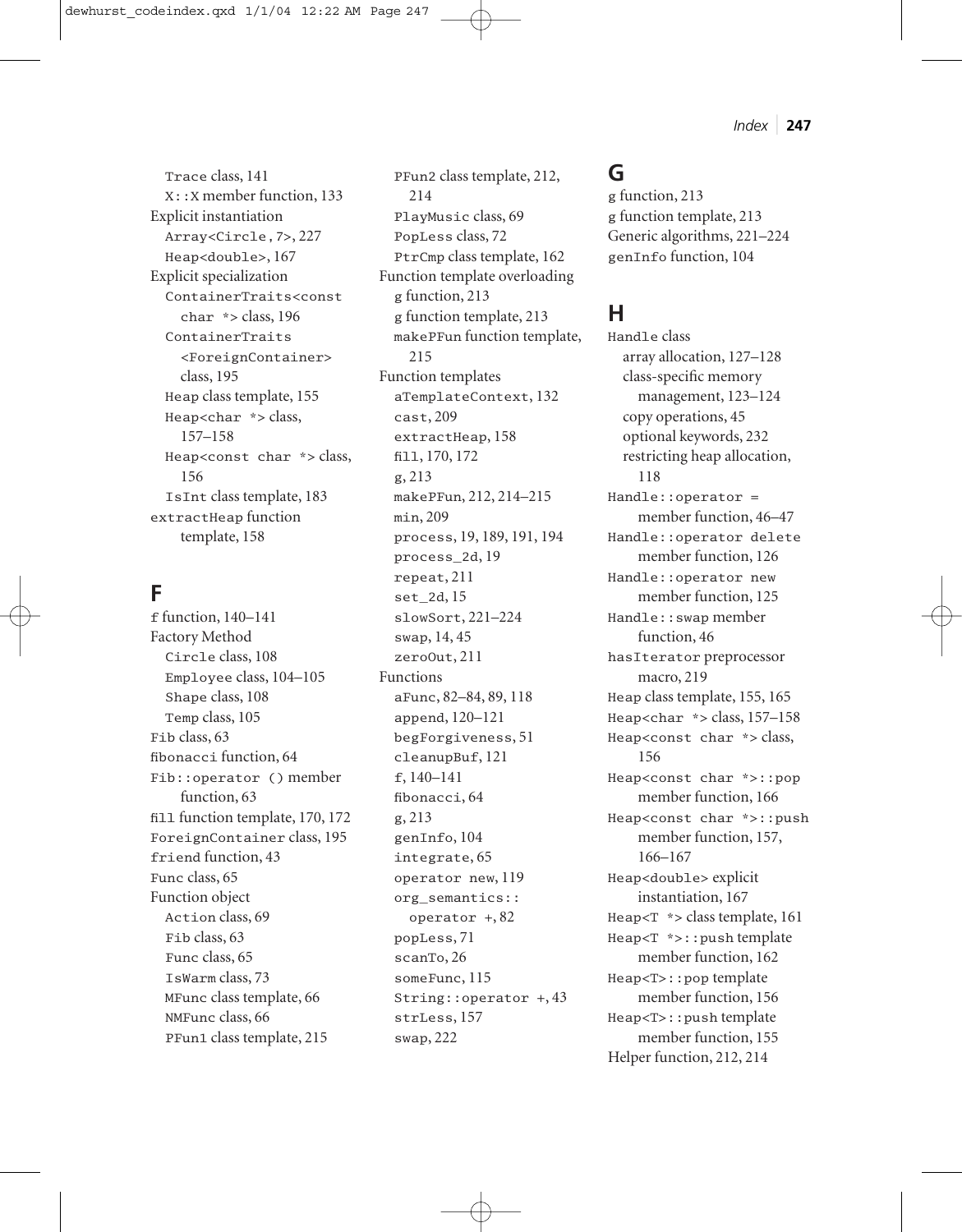### **I**

integrate function, 65 Interface class Action class, 69 Func class, 65 Rollable class, 93 IsArray class template, 187 IsClass class template, 219 IsInt class template, 183 IsPCM class template, 187 IsPtr class template, 184 is\_ptr preprocessor macro, 217 IsWarm class, 73

### **M**

makePFun function template, 212, 214–215 Meal class, 100 Member array new, 118, 128 Member delete, 126 Member functions App::startup, 78 Button::setAction, 136 Fib::operator (), 63 Handle::operator =, 46–47 Handle::operator delete, 126 Handle::operator new, 125 Handle::swap, 46 Heap<const char \*>::pop, 166 Heap<const char \*>::push, 157, 166–167 String::operator =,  $42$ , 135 String::String, 42 String::String, 42–43 X::getValue, 34–35 X::memFunc2, 91 X::X, 133

Member new Handle class, 123–124 Handle::operator new member function, 125 MyHandle class, 124 Member specialization Heap<const char \*>::pop member function, 166 Heap<const char \*>::push member function, 157, 166–167 Member templates AnAlloc::rebind, 179 SList<T>::operator =, 175 SList<T>::SList, 174–175 SList<T>::sort, 176 MFunc class template, 66 minimum function template, 209 Multiple inheritance, 97 MyApp class, 78–79 MyContainer class, 170 MyHandle class, 124

### **N**

Namespaces aFunc function, 82–84 org\_semantics, 81, 89 org\_semantics namespace, 81 org\_semantics:: operator + function, 82 NMFunc class, 66 NoCopy class, 111 NoDeletePolicy class template, 207 NoHeap class, 117–118

### **O**

ObservedBlob class, 97 OnHeap class, 118

operator new function, 119 org\_semantics namespace, 81, 89 org\_semantics::operator + function, 82

### **P**

Partial specialization ContainerTraits < vector<T> > class template, 197 ContainerTraits<const T \*> class template, 197 ContainerTraits<T \*> class template, 196 Heap<T \*> class template, 161 Heap<T \*>::push template member function, 162 IsArray class template, 187 IsPCM class template, 187 IsPtr class template, 184 PFun1 class template, 215 PFun2 class template, 212, 214 Placement new append function, 120–121 operator new function, 119 PlayMusic class, 69 POD, 38 Pointer arithmetic process\_2d function template, 19 set\_2d function template, 15 Policy ArrayDeletePolicy class template, 207 NoDeletePolicy class template, 207 PtrDeletePolicy class template, 206–207 Stack class template, 205–206 PopLess class, 72 popLess function, 71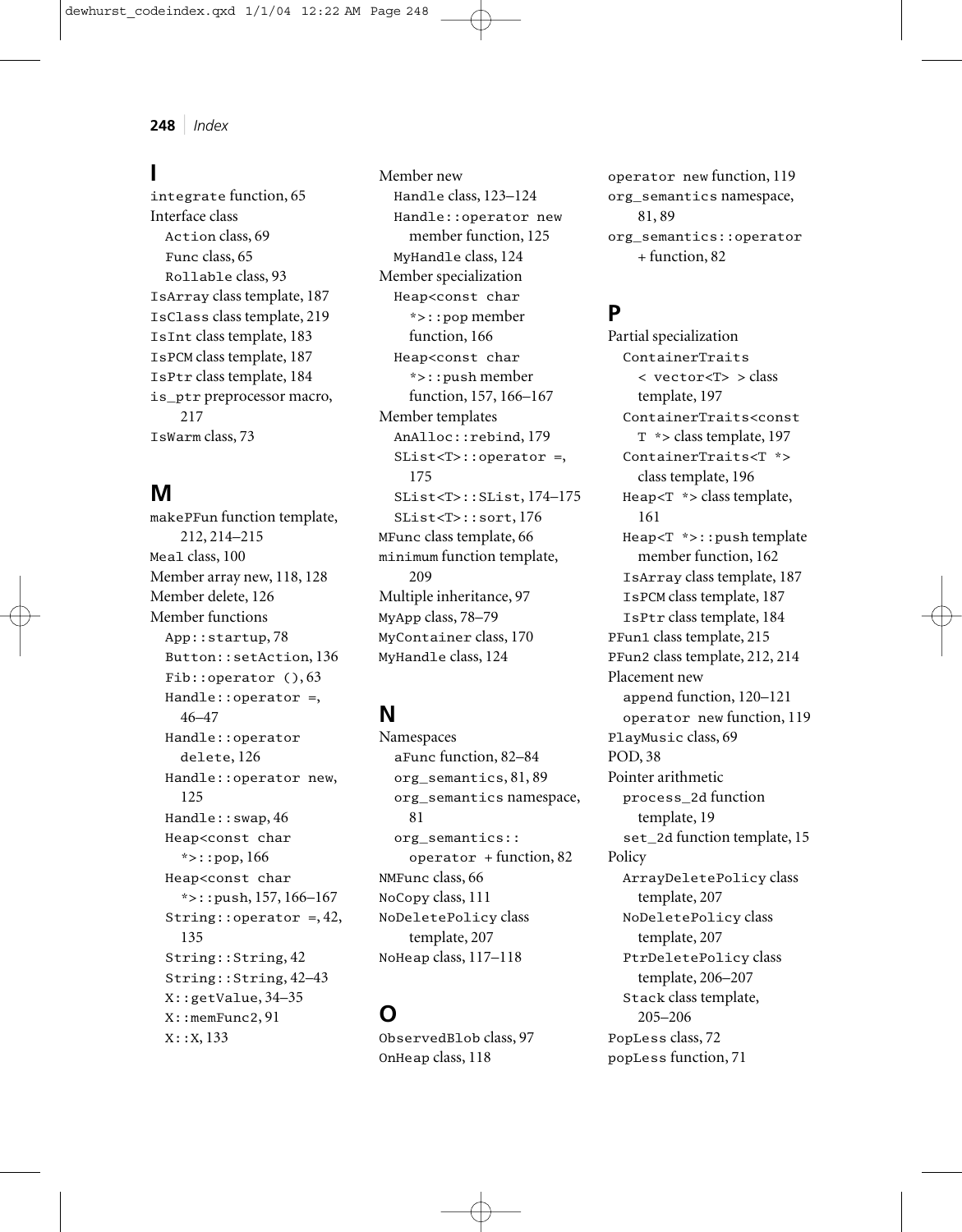*Index* ❘ **249**

Predicate, 73 Preprocessor macro hasIterator, 219 is\_ptr, 217 process function template, 19, 189, 191, 194 process\_2d function template, 19 Prototype Action class, 69 Circle class, 107 Meal class, 100 PlayMusic class, 69 Shape class, 107 Spaghetti class, 100 PtrCmp class template, 162 PtrDeletePolicy class template, 206–207 PtrList class template, 169 PtrVector class template, 25

### **R**

ReadonlySeq class template, 191 rep class, 125 repeat function template, 211 ResourceHandle class, 139 Rollable class, 93

# **S**

S class, 38 scanTo function, 26 SCollection class template, 170 Seq class template, 189–190 set\_2d function template, 15 SFINAE CanConvert class template, 220 hasIterator preprocessor macro, 219 IsClass class template, 219 is\_ptr preprocessor macro, 217

Shape class capability queries, 93 covariant return types, 107–108 optional kwds, 231 pointer comparison, 97 pointers to class members, 55 pointers to member functions, 57 ShapeEditor class, 108 SharpBlob class, 231 SList class template, 173, 180 SList<T>::empty template member function, 173 SList<T>::Node template member class, 174 SList<T>::operator = member template, 175 SList<T>::SList member template, 174–175 SList<T>::sort member template, 176 slowSort function template, 221–224 Smart pointer, 145 someFunc function, 115 Spaghetti class, 100 Square class, 94 Stack class template, 185–186, 200–202, 205–206 Stack<T>::push template member function, 185 State class, 71, 222–223 String class, 41 String::operator + function, 43 String::operator = member function, 42, 135 String::String member function, 42 String::String member function, 42–43 strLess function, 157 Subject class, 97 swap function, 222

swap function template, 14, 45

# **T**

T class, 39 Temp class, 105 Template argument deduction cast function template, 209 makePFun function template, 212, 214 minimum function template, 209 repeat function template, 211 zeroOut function template, 211 Template member class, 174 Template member functions Array<T,n>::operator  $=$ , 226 Heap<T \*>::push, 162 Heap<T>::pop, 156 Heap<T>::push, 155 SList<T>::empty, 173 Stack<T>::push, 185 Template Method App class, 78 App::startup member function, 78 MyApp class, 78–79 Trace class, 141 Traits ContainerTraits class template, 194 ContainerTraits < vector<T> > class template, 197 ContainerTraits<const char \*> class, 196 ContainerTraits<const T \*> class template, 197 ContainerTraits <ForeignContainer> class, 195 ContainerTraits<T \*> class template, 196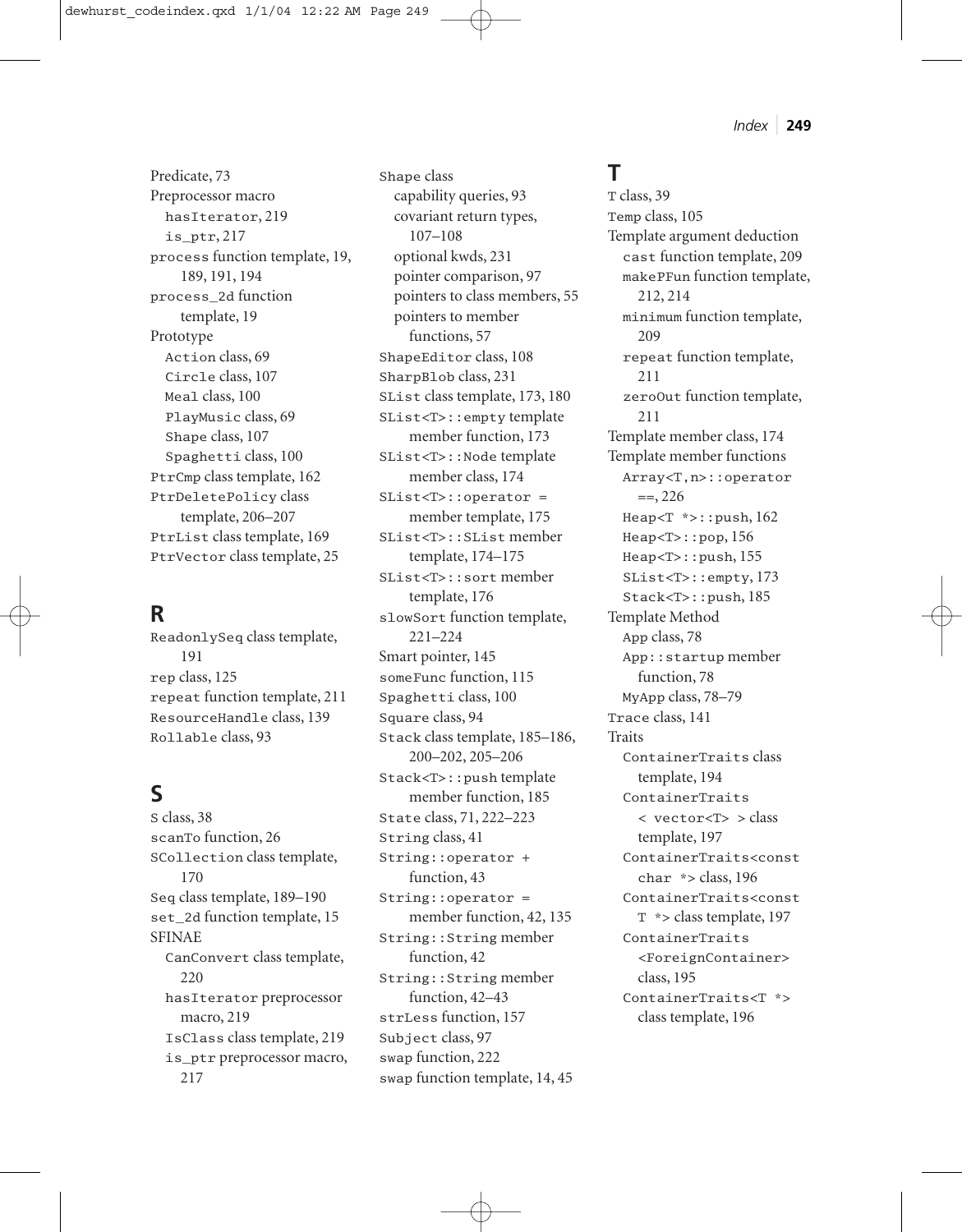### **W**

Wheel class, 94 Wrapper1 class template, 203 Wrapper2 class template, 203 Wrapper3 class template, 203–204

# **X**

X class, 33–36, 91 X::getValue member function, 34–35 X::memFunc2 member function, 91 X::X member function, 133

# **Z**

zeroOut function template, 211